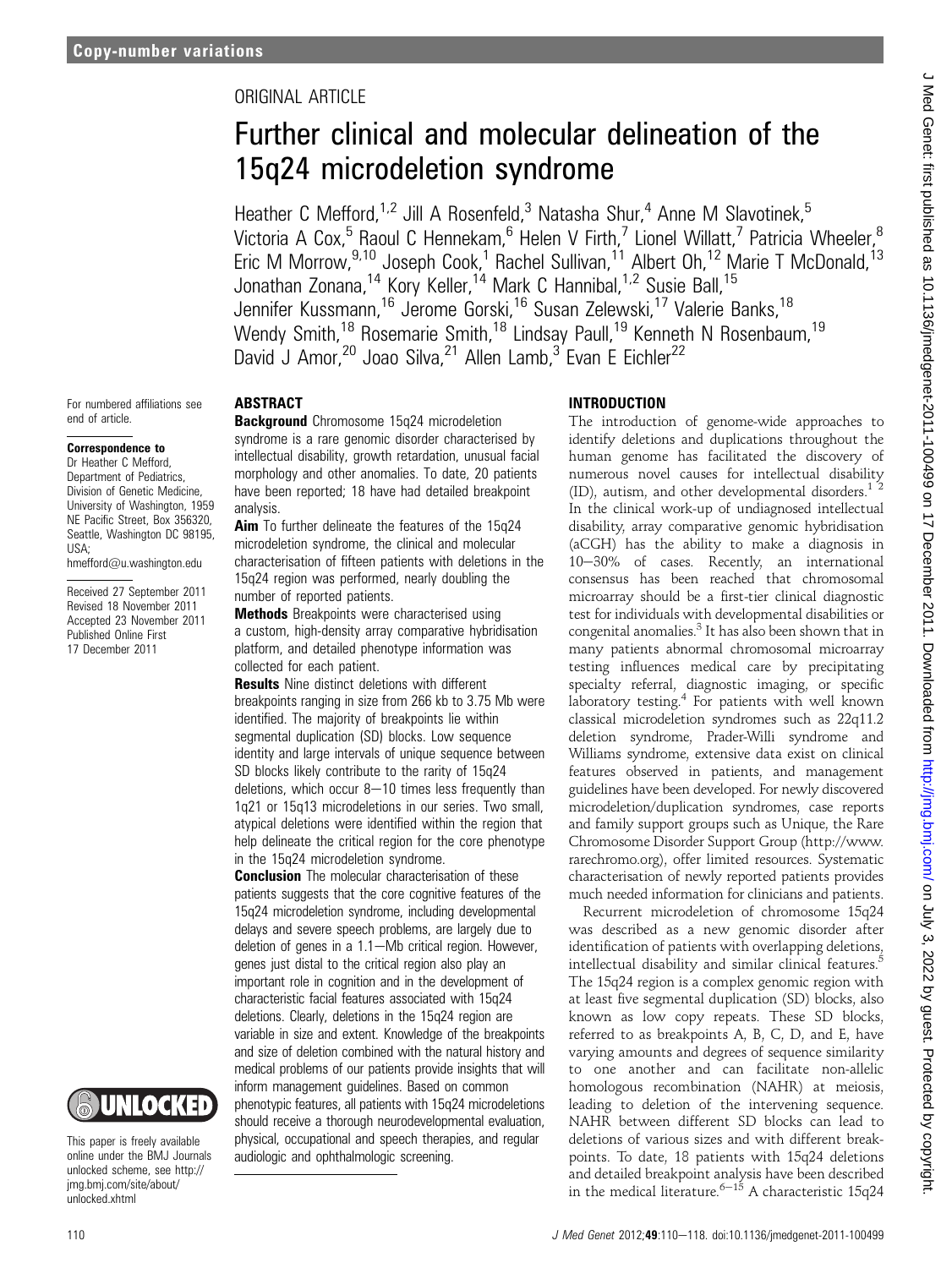phenotype has been delineated with major features that include growth retardation, microcephaly, dysmorphic facial features, genital anomalies, and digital anomalies. Here we report clinical and molecular data for 15 patients with deletions in the 15q24 region, nearly doubling the number of reported patients. Among these, there are nine distinct deletions with different breakpoints, and two patients carry small, atypical deletions within the region that help delineate the critical region for core phenotypes in the 15q24 microdeletion syndrome. Finally, we offer recommendations for evaluation and management of patients with 15q24 deletion syndrome.

## SUBJECTS AND METHODS Study subjects

Fifteen individuals (10 males and five females) with a 15q24 deletion were included in this study. Fourteen cases were initially ascertained based on clinical aCGH or single nucleotide polymorphism microarray analysis. The deletion in patient 13 was initially identified using a custom bacterial artificial chromosome (BAC) array as previously described.<sup>5</sup> Clinical information and facial photographs were obtained from the referring clinicians or families. Several of the patients met through the 'Unique' support group and shared information between themselves and their clinicians. This study was approved by institutional review boards at the University of Washington, Rhode Island Hospital, and Spokane.

#### Molecular studies

Refinement of the 15q24 deletion intervals in 13/15 cases for which DNA was available was conducted using a custom high density oligonucleotide array with 7450 probes in the 15q24 region (hg18, chr15: 69 000 000-77 000 000) with an average probe spacing of 1074 bp. When possible, parent-of-origin studies were performed using microsatellite markers within the deleted region.

## RESULTS

## Identification of novel 15q24 deletions

We report 15 patients with deletions in the 15q24 region (table 1, figure 1). Deletions range from 266 kb to 3.75 Mb in size. The majority of deletions have both breakpoints in one of the SD blocks in this region of chromosome 15. We have adopted the nomenclature put forth by El-Hattab and colleagues<sup>8</sup> for the SD blocks in the region and will refer to them as breakpoints A-E (figure 1, table 1). Four patients have nearly identical 2.6 Mb deletions with breakpoints in A and C, and four patients have 3.1 Mb deletions with breakpoints in A and D. In addition, we identified deletions with breakpoints in B and D (n=1), B and E (n=1), and C and D (n=1). Four patients have atypical

Table 1 Frequency of 15q24 deletions with different breakpoints

| <b>Breakpoints</b> | <b>Deletion</b><br>size | N (this<br>study) | N (literature) <sup>6 8 10-14</sup> | <b>Total</b><br>N | Size, identity<br>of flanking<br>SDs* |
|--------------------|-------------------------|-------------------|-------------------------------------|-------------------|---------------------------------------|
| $A-C$              | 2.6 Mb                  | 4                 |                                     | 5                 | 25 kb, $>98%$                         |
| $A-D$              | 3.1 Mb                  | 4                 | 6                                   | 10                | 21 kb, 94%                            |
| $B-D$              | 1.7 Mb                  |                   |                                     | 2                 |                                       |
| $B - E$            | 3.8 Mb                  |                   | 5                                   | 6                 | 42 kb, $>95%$                         |
| $C - D$            | 500 kb                  |                   | 0                                   |                   | 27 kb, $>93\%$                        |
| Atypical           | Varies                  | 4                 | 4                                   | 8                 |                                       |
| Total              |                         | 15                | 17                                  | 32                |                                       |

\*Based on NCBI Build 36/hg18, the size and percentage identity of the longest stretch of directly oriented, highly homologous sequence is listed.

deletions with only one or no breakpoints within segmental duplications (figure 1, table 1).

## Atypical deletions

We identified four atypical deletions that have not yet been reported in the literature. Patient 1 has a large de novo deletion with both breakpoints in unique sequence. The proximal breakpoint in this patient is in unique sequence proximal to breakpoint A, and the distal breakpoint lies between B and C. The deletion carried by patient 11 has a proximal breakpoint in B and distal breakpoint that is distal to D. The smallest deletion we detected was a de novo 266 kb deletion in patient 13 that involves only five genes (COMMD4, NEIL1, MAN2C1, SIN3A, and PTPN9) within the region between breakpoints C and D. Sequencing the breakpoints of this small deletion revealed that it likely occurred by Alu-Alu recombination (figure 2). Finally, we identified one severely affected patient (patient 15) with a clinical diagnosis of Johanson-Blizzard syndrome who has a 470 kb atypical distal 15q24 deletion that is within the region between D and E but has breakpoints in unique sequence. The significance of this deletion is unclear, and parents were unavailable to determine inheritance. In addition, patient 14 has a small, de novo deletion with breakpoints at C and D (chr15:  $73.38-73.88$  Mb); although both breakpoints are in SD blocks, this deletion has not been previously reported to our knowledge.

## Clinical details of the study subjects

We were able to obtain clinical information for all 15 patients (table 2, figure 3). In order to assess for possible genotypephenotype correlations, we grouped patients according to deletion size and location. We will first discuss features in patients whose deletion includes the proposed critical region between breakpoints B-C (patients  $2-12$ ). We will then consider patients whose deletion includes only the region between breakpoints C-D (patient 13 and 14). Finally, we consider clinical features in patient 1, whose deletion involves only the proximal  $300$  kb of the B-C region. Because the inheritance—and therefore clinical significance—of the deletion in patient 15 is not known, we will not discuss this patient further.

## Deletions involving region  $B - C$

Eleven patients had deletions including the 1.1 Mb proposed critical region between breakpoints  $B-C$ . The subjects were diagnosed from immediately after birth to young adulthood. Most were born full term after uncomplicated pregnancies. In the newborn period, several had feeding difficulties or failure to thrive. One patient was born with Pierre Robin sequence and required prolonged neonatal intensive care unit stay.

In terms of development, the majority of patients had motor delays. For eight patients who reported the age at which independent walking was achieved, this milestone was achieved between 18 and 33 months (average 26 months). Ten of 11 patients had significant expressive speech delay with three described as non-verbal. Intellectual disability ranged from mild to severe. Dysmorphic facial features included high anterior hairline, prominent forehead, and epicanthal folds. Four patients had deep-set eyes. Digital anomalies included short fifth fingers with fourth finger camptodactyly in one patient and thenar hypoplasia in another. Three patients were described as having long fingers.

Neurologically, several patients had hypotonia. Seven of 11 patients in this group had had a brain MRI; six had normal results. One patient had subtle abnormalities in the frontal lobe.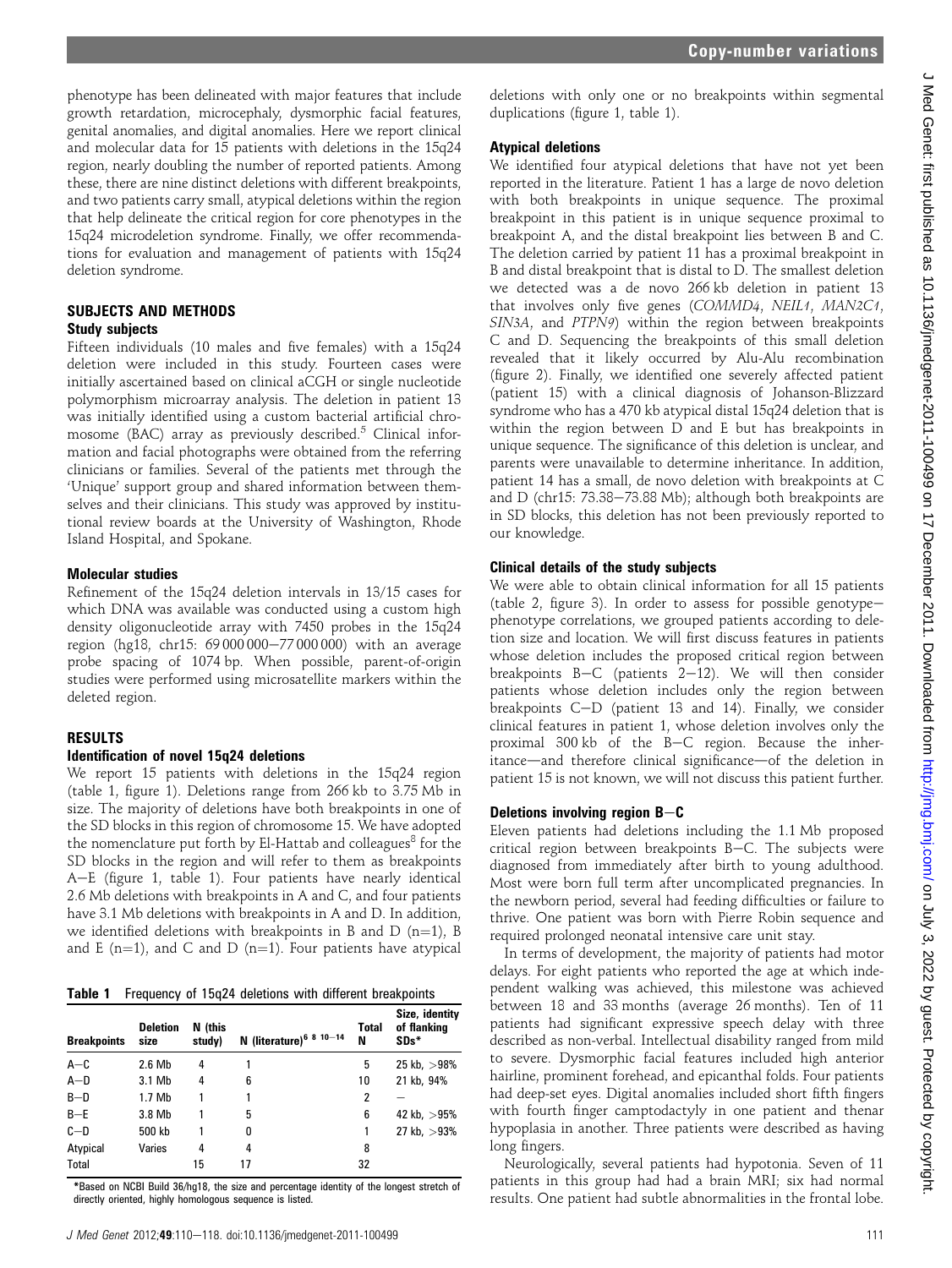

Figure 1 High density array comparative genomic hybridisation (aCGH) data for the 15q24 region (NCBI Build 36, chr15:69 500 000-76 500 000 shown) for 13 new patients. Breakpoints are labelled as breakpoints A through E as described in the text. For each individual, deviations of probe log<sub>2</sub> ratios from zero are depicted by vertical grey/black lines, with those exceeding a threshold of 1.5 standard deviations from the mean probe ratio coloured green and red to represent relative gains (duplications) and losses (deletions), respectively. Genes are depicted in blue below the aCGH data. The red bars represent the deletions for two patients (9 and 10) for which additional DNA was unavailable as well as previously published cases. The breakpoints are as described in clinical reports (patients 9 or 10) or within the publications noted.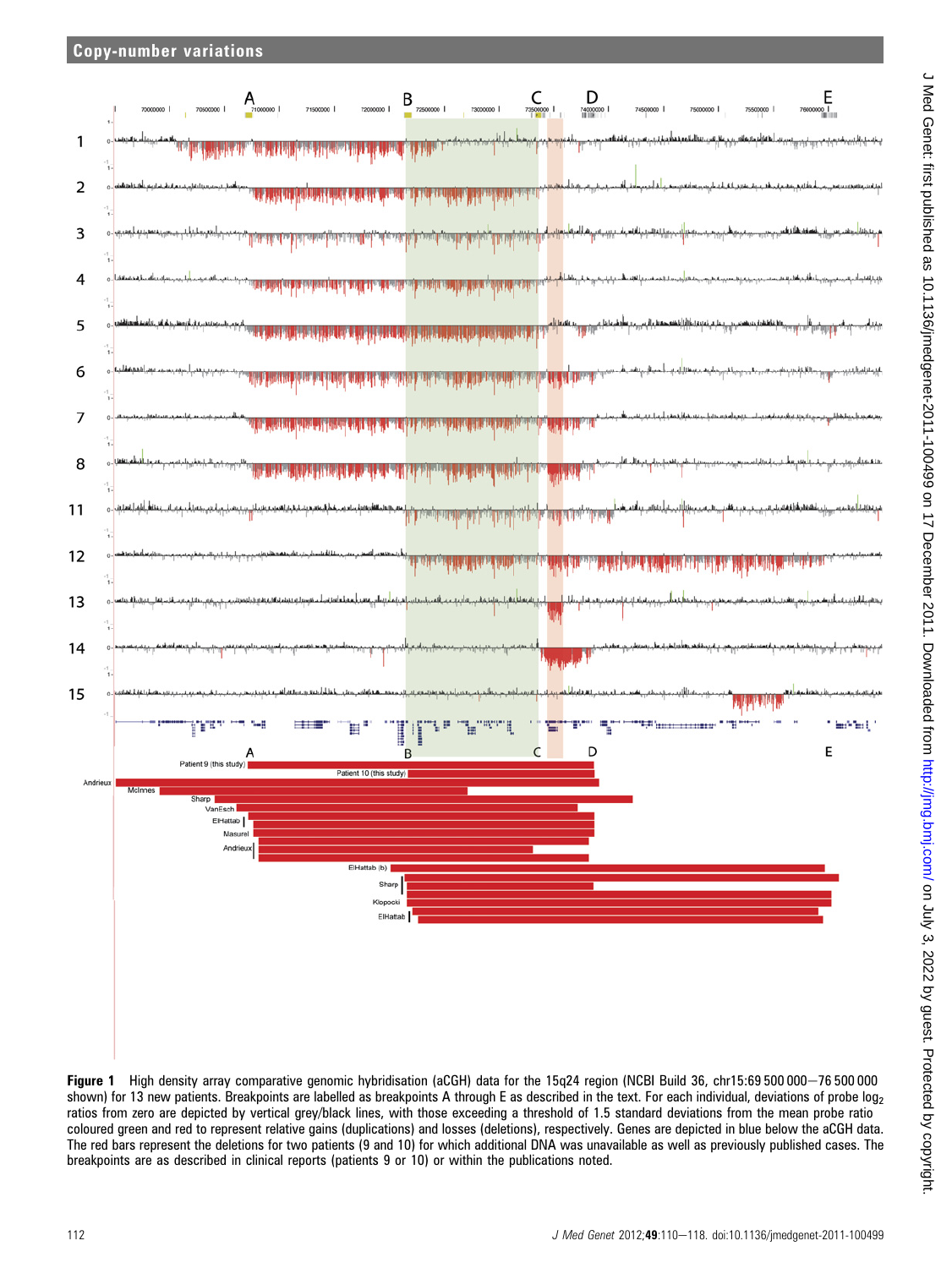Copy-number variations



Figure 2 Breakpoint sequence for patient 13, who has the smallest deletion detected in our series. (A) Array comparative genomic hybridisation data for the deletion in patient 13, as displayed in figure 1. Segmental duplications are shown at the top. Note that the breakpoints lie outside of the segmental duplication regions. (B) Sequence data across the breakpoint revealed that each breakpoint was located within an Alu sequence: an AluSx at the proximal breakpoint and an AluJo at the distal breakpoint. Comparison of the two sequences revealed a 14 bp stretch of perfect sequence identity at the breakpoints.

Two patients had reported at least one seizure. Three patients were diagnosed with autism.

Of note, seven patients in this group had eye or vision abnormalities including strabismus (n=3), blindness (n=1), anisocoria (n=2), and coloboma (n=1). Four patients suffered from hearing loss, and six reported recurrent ear infections, ear effusions or ear tubes.

Cardiac evaluations were performed in seven patients. One patient had pulmonic stenosis, and another had a patent foramen ovale, patent ductus arteriosus, and peripheral pulmonic stenosis. Though genital abnormalities have been commonly reported in patients with 15q24 deletions, only 1/8 males with deletions involving region  $B-C$  had hypospadias. One female patient had an imperforate anus. A few of the patients had endocrine problems. One patient had delayed puberty and insulin dependent diabetes, and another patient had acanthosis nigricans. Two patients had obesity later in life.

#### Deletions involving only region  $C-D$

Two patients were found to have small, previously unreported deletions between breakpoints C and D. As described above (Atypical deletions), patient 13 has a de novo 266 kb deletion that involves only five genes. Patient 14 has a de novo 500 kb deletion with breakpoints in the flanking SDs. Both of these patients have borderline to mild intellectual disability with IQ scores of 65 and 73, respectively. In addition, although patient 13 did not speak until age 4, both patients now have reasonable speech and communication skills. Interestingly, both patients have dysmorphic features similar to patients with deletions of

the B-C region including large forehead, and both have short fifth fingers.

#### Patient 1: proximal deletion

Patient 1 has a 2.37 Mb deletion that begins proximal to BP-A and extends only 300 kb into the 1.1 Mb critical region. She presented with mild motor delays, an IQ of 47 at 15 years of age, dysmorphic features (figure 3), periventricular nodular heterotopia, and brachydactyly type E. The brachydactyly was not present in other family members, suggesting that one of more genes in the large, proximal deletion may be responsible.

#### Inheritance

In 11 cases, parents were available for analysis, and in each case the deletion was de novo. In four cases, we were unable to determine inheritance. In addition, we determined that the deletion originated on the maternal chromosome in three cases. We were unable to determine parent of origin for the remaining cases.

#### **DISCUSSION**

The 15q24 microdeletion syndrome is a newly characterised microdeletion syndrome. We performed an extensive clinical and molecular characterisation of 15 patients. In the majority of cases the microdeletion was initially identified by clinical aCGH performed because of multiple congenital anomalies and/or intellectual disability. Of these, eight patients were identified at Signature Genomic Laboratories between November 2007 and December 2009. During this period, 21 820 patients were evaluated.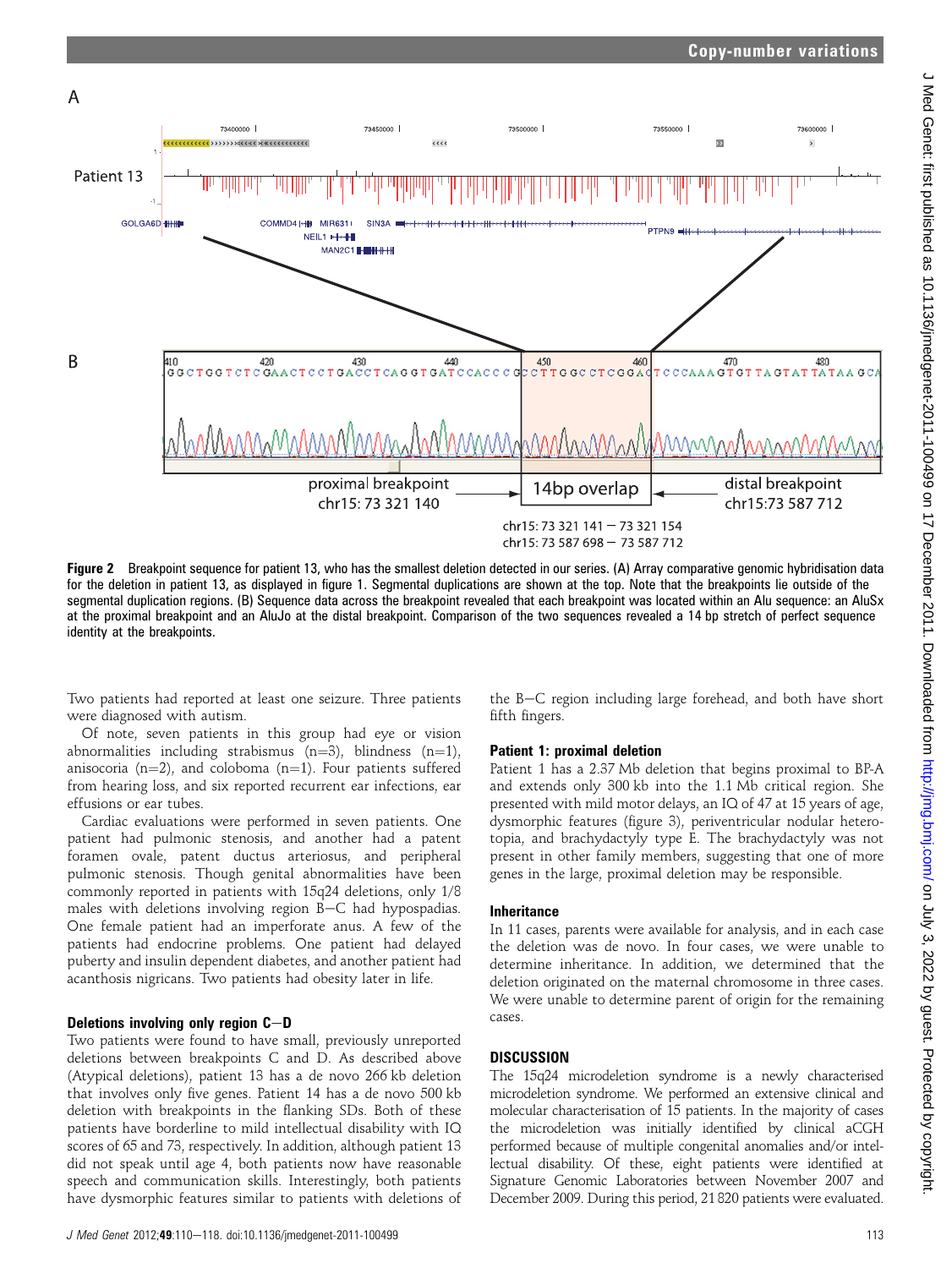| Table 2                      | Clinical features of patients with deletions of 15q24                                                                                             |                                                 |                                                |                                                                                                      |                                                                                   |                                                                                                                |                                                                                                               |                                                                                                              |
|------------------------------|---------------------------------------------------------------------------------------------------------------------------------------------------|-------------------------------------------------|------------------------------------------------|------------------------------------------------------------------------------------------------------|-----------------------------------------------------------------------------------|----------------------------------------------------------------------------------------------------------------|---------------------------------------------------------------------------------------------------------------|--------------------------------------------------------------------------------------------------------------|
| Patient                      |                                                                                                                                                   | $\sim$                                          | S                                              | ٠                                                                                                    | S                                                                                 | $\bullet$                                                                                                      | ∼                                                                                                             | $\infty$                                                                                                     |
| Coord (Mb)                   | $70.06 - 72.43$                                                                                                                                   | $70.73 - 73.33$                                 | $70.73 - 73.33$                                | $70.73 - 73.33$                                                                                      | 70.73-73.33                                                                       | $70.73 - 73.89$                                                                                                | $70.73 - 73.89$                                                                                               | 70.73-73.89                                                                                                  |
| <b>Breakpoints</b>           | Atypical                                                                                                                                          | $\frac{1}{4}$                                   | $A - C$                                        | $\frac{1}{4}$                                                                                        | ں<br>⊿                                                                            | $A - D$                                                                                                        | $A - D$                                                                                                       | $A - D$                                                                                                      |
| Size $(\#$ genes)            | 2.37 Mb (33 genes)                                                                                                                                | 2.60 Mb                                         | 2.60 Mb                                        | 2.60 Mb                                                                                              | 2.60 Mb                                                                           | 3.16 Mb                                                                                                        | 3.16 Mb                                                                                                       | 3.16 Mb                                                                                                      |
|                              |                                                                                                                                                   | (45 genes)                                      | (45 genes)                                     | (45 genes)                                                                                           | (45 genes)                                                                        | $(>50$ genes)                                                                                                  | $(>50$ genes)                                                                                                 | $($ >50 genes)                                                                                               |
| Inheritance                  | De novo (maternal)                                                                                                                                | Unknown                                         | De novo                                        | De novo                                                                                              | De novo                                                                           | Unknown                                                                                                        | De novo (maternal)                                                                                            | De novo                                                                                                      |
| diagnosis<br>Age at          | 29 years                                                                                                                                          | 6 years                                         | 7 years                                        | 12 years                                                                                             | 30 months                                                                         | 33 months                                                                                                      | 5 years                                                                                                       | 30 months                                                                                                    |
| Growth                       | Wt 90%<br>Ht 50-75%                                                                                                                               | Wt 50%-75%                                      | Wt 95%                                         | Wt > 95%                                                                                             | Wt 75%                                                                            | Wt 25%                                                                                                         | Wt 10%                                                                                                        | Wt < 3%                                                                                                      |
|                              | 0 FC > 98%                                                                                                                                        | OFC 95%<br>Ht 10%                               | Ht 25%                                         | <b>OFC 95%</b><br>Ht 97%                                                                             | <b>OFC 90%</b><br>Ht 50%                                                          | OFC 50%<br>Ht 25%                                                                                              | Ht 25%                                                                                                        | OFC 50-97%<br>Ht $<$ 3%                                                                                      |
| development<br>Motor         | Mild delay                                                                                                                                        | Receives OT, PT                                 | OFC 97%<br>Moderate delay                      | Walked at 18 m<br>Mild delay                                                                         | Walked at 30 m<br>Moderate delay                                                  | Walks with assistance,<br>33 <sub>m</sub>                                                                      | OFC $<$ 3%<br>Walked at 30 m                                                                                  | Walked at 30 m                                                                                               |
| Cognitive                    | $10.47$ at 15 y                                                                                                                                   |                                                 | Mod to severe ID                               | Moderate ID                                                                                          |                                                                                   | Global developmental<br>delay                                                                                  | Moderate ID                                                                                                   | Global developmental delay                                                                                   |
| Speech                       |                                                                                                                                                   | Significant expressive<br>speech delay          | S<br>2 words at 7 yea                          | Non-verbal                                                                                           | 20 words at 32 m                                                                  | Babbles, blows raspberries                                                                                     | lost with increased seizure<br>activity; some gestures<br>Few words at 2 years,                               | Non-verbal                                                                                                   |
| Face                         | high palate, retrognathia<br>Prominent philtrum,                                                                                                  | Broad mouth, broad<br>nasal tip                 | Small mandible, widely<br>spaced eyes          | upslanting palpebral fissures<br>full nasal tip, wide mouth,<br>Prominent nasal bridge,              | Non-dysmorphic                                                                    | prominent forehead, small<br>Pierre-Robin sequence,<br>mouth                                                   | smooth philtrum, thin upper<br>Long slim face, bilateral<br>vermillion, small mouth<br>epicanthic folds, long | palpebral fissures, epicanthic<br>Long face, high anterior<br>hairline, downslanting<br>folds, long philtrum |
| Eyes                         | Strabismus, R amblyopia,<br>high hyperopia                                                                                                        | Chorioretinal coloboma,<br>microphthalmia       | Pseudo esotropia<br>L exotropia                | Strabismus                                                                                           | Exotropia                                                                         | Legally blind, L 20/540,<br>R 20/80                                                                            | L pupil $>$ R pupil<br>Anisocoria with                                                                        |                                                                                                              |
| Ears                         | Low-set, dysplastic                                                                                                                               | Normal                                          | PE tubes                                       | Large fleshy earlobes,<br>PE tubes                                                                   | Conductive hearing loss                                                           | Moderate SNHL                                                                                                  | Prone to ear infections                                                                                       | Conductive hearing loss,<br>PE tubes                                                                         |
| neurologic<br>Brain,<br>exam | heterotopia; one seizure at<br>25 years, EEG with<br>MRI-3 small lesions of<br>periventricular nodular<br>paroxysmal activity R<br>central region | Hypotonia                                       | Normal exam                                    | Focal seizures since<br>3 years, hypotonia                                                           | with brisk reflexes, normal<br>strength, wide based gait<br>MRI normal; hypotonic | schizencephaly or grey<br>matter heterotopia in the<br>MRI at 34 m showed<br>subtle closed lip<br>frontal lobe | MRI of brain, spine normal;<br>L temporal lobe epilepsy<br>with generalisation                                | Hypotonia, normal<br>brain MRI                                                                               |
| Psychiatric                  |                                                                                                                                                   | Impulsivity, ADHD                               | poor<br>Autistic disorder;<br>social awareness | Autism, aggressive<br>behaviours                                                                     | Minimal eye contact                                                               | Happy personality                                                                                              | Happy personality,<br>affectionate                                                                            |                                                                                                              |
| Cardiac                      | Normal echo                                                                                                                                       | Normal echo, ECG                                | PDA, PFO, PPS                                  |                                                                                                      | Murmur, not evaluated                                                             | Normal                                                                                                         | bradycardia during seizures<br>Normal echo, ECG,                                                              | Normal                                                                                                       |
| GI/GU                        | Normal abdominal,<br>renal, pelvic US                                                                                                             | Normal                                          | Constipation                                   |                                                                                                      |                                                                                   | starting to put food around<br>G-tube and fundoplication,<br>her mouth                                         | Imperforate anus                                                                                              | Normal                                                                                                       |
| Skeletal                     | Brachydactyly type E                                                                                                                              | Lumbar lordosis,<br>pes planus                  | Ligamentous laxity                             | Decreased carrying angle<br>osteopenia, long tapered<br>at elbows, pes planus,<br>fingers, long toes | with significant pronation<br>Long flexible flat feet                             | Long fingers                                                                                                   | fingers and feet, joint laxity<br>Pectus excavatum, long                                                      |                                                                                                              |
| Skin                         |                                                                                                                                                   | macules on abdomen<br>Hypopigmented<br>and neck | Eczema, 3 CALS                                 |                                                                                                      | 2 CALS                                                                            | Small CAL on left leg                                                                                          | shoulders, sacrum, knees<br>Dimples over elbow,                                                               |                                                                                                              |
|                              |                                                                                                                                                   |                                                 |                                                |                                                                                                      |                                                                                   |                                                                                                                |                                                                                                               | Continued                                                                                                    |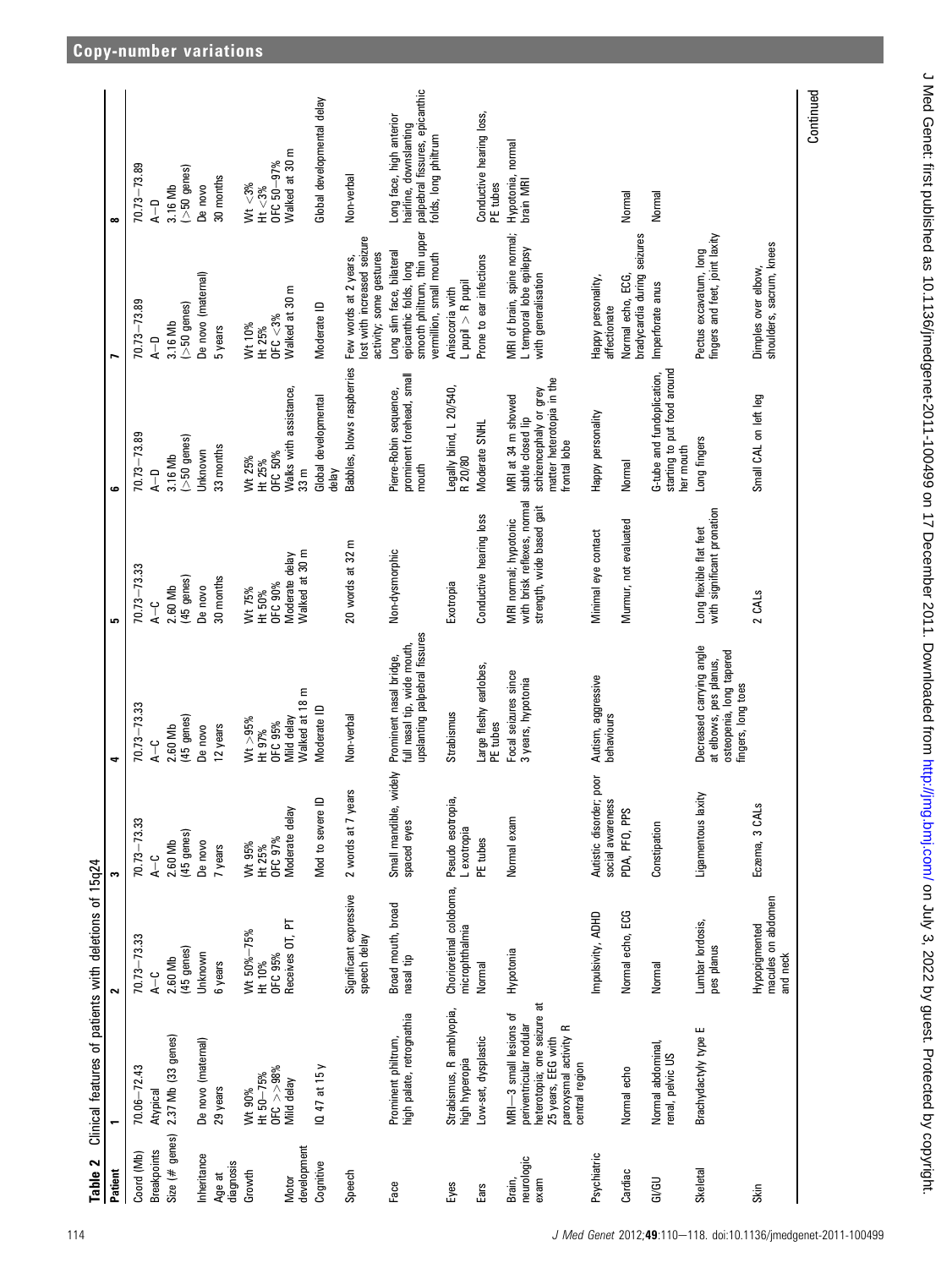| Table 2 Continued            |                                                                               |                                                                                                                                                                                                                        |                                                             |                                                       |                                                                                                                           |                                                                                              |                                                                                                                                                                                                                                   |                                                                          |
|------------------------------|-------------------------------------------------------------------------------|------------------------------------------------------------------------------------------------------------------------------------------------------------------------------------------------------------------------|-------------------------------------------------------------|-------------------------------------------------------|---------------------------------------------------------------------------------------------------------------------------|----------------------------------------------------------------------------------------------|-----------------------------------------------------------------------------------------------------------------------------------------------------------------------------------------------------------------------------------|--------------------------------------------------------------------------|
| Patient                      | ၜ                                                                             | ₽                                                                                                                                                                                                                      | ŧ                                                           | 2                                                     | ະ                                                                                                                         | 2                                                                                            | 15                                                                                                                                                                                                                                | Previously published                                                     |
| Coord (Mb)                   | $70.73 - 73.74*$                                                              | $72.22 - 73.81*$                                                                                                                                                                                                       | $72.20 - 74.04$                                             | $72.20 - 75.95$                                       | $73.32 - 73.59$                                                                                                           | 73.38-73.88                                                                                  | 75.12-75.60                                                                                                                                                                                                                       |                                                                          |
| <b>Breakpoints</b>           | $A - D$                                                                       | $B - D$                                                                                                                                                                                                                | B-unique                                                    | $\frac{1}{6}$                                         | Atypical                                                                                                                  | ۹<br>د                                                                                       | Atypical                                                                                                                                                                                                                          |                                                                          |
| Size $(\#$ genes)            | $3.01$ Mb ( $>50$ genes)                                                      | 1.59 Mb (36 genes)                                                                                                                                                                                                     | jenes)<br>1.84 Mb (40 g                                     | $3.75$ Mb ( $>50$ genes)                              | 266 kb (5 genes)                                                                                                          | 500 kb (11 genes)                                                                            | 480 kb (4 genes)                                                                                                                                                                                                                  |                                                                          |
| Inheritance                  | De novo                                                                       | Unknown                                                                                                                                                                                                                | De novo (matemal)                                           | De novo                                               | De novo                                                                                                                   | De novo                                                                                      | Unknown                                                                                                                                                                                                                           |                                                                          |
| diagnosis<br>Age at          | 6 years                                                                       | 18 years                                                                                                                                                                                                               | 6 years                                                     | 30 months                                             | 20 years                                                                                                                  | 9.5 years                                                                                    | 24 years                                                                                                                                                                                                                          |                                                                          |
| Growth                       | Wt 75%                                                                        | Wt 50-75%                                                                                                                                                                                                              | Wt > 95%                                                    | Wt $< 3\%$                                            | Wt > 95%                                                                                                                  | Wt 3%                                                                                        | $Wt < 3\%$                                                                                                                                                                                                                        | 8/18 normal                                                              |
|                              | Ht 50%                                                                        | $Ht 25 - 50\%$                                                                                                                                                                                                         | Ht 10%                                                      | Ht 3%                                                 | Ht 50-75%                                                                                                                 | Ht 3%                                                                                        | $Ht < 3\%$                                                                                                                                                                                                                        | $5/18$ short                                                             |
|                              |                                                                               | OFC 90-97%                                                                                                                                                                                                             | OFC 10-25%                                                  | OFC 25%                                               | <b>OFC 3%</b>                                                                                                             | OFC 10-15%                                                                                   | OFC $<<3\%$                                                                                                                                                                                                                       | 4/18 microcephaly<br>3/18 obese                                          |
| development<br>Motor         | Moderate delay;<br>walked at 24 m                                             |                                                                                                                                                                                                                        | walked at 24 m<br>Mild delay;                               | Moderate delay;<br>walked at 34 m                     | Mild delay                                                                                                                | Normal                                                                                       | Severe delay                                                                                                                                                                                                                      | 18/18 with developmental<br>delays                                       |
| Cognitive                    |                                                                               | Mild to moderate ID                                                                                                                                                                                                    | delay<br>Moderate global<br>developmental                   |                                                       | IQ 65                                                                                                                     | 1073                                                                                         | Severe ID                                                                                                                                                                                                                         | 18/18 delayed                                                            |
| Speech                       | Non-verbal                                                                    | Speaks in sentences                                                                                                                                                                                                    | 6 years<br>$<$ 12 words at                                  | Some sounds, signs                                    | 4 years, reasonable<br>First words at<br>speech after                                                                     | First words at 1 year                                                                        | Non-verbal                                                                                                                                                                                                                        | 9/18 with severe speech<br>delays                                        |
| Face                         | High anterior hairline,<br>full lips, epicanthi,<br>flared medial<br>eyebrows | Thick medial eyebrows,<br>bilateral epicanthi,<br>retrognathia                                                                                                                                                         | forehead, flared medial<br>Brachycephaly, broad<br>eyebrows |                                                       | Round face, flared<br>medial eyebrows                                                                                     | Telecanthus, bilateral<br>epicanthi                                                          | Low anterior hairline, broad<br>nasal tip, smooth philtrum,<br>narrow palpebral fissures,<br>bilateral epicanthi, flat<br>zygomatic arches                                                                                        | 13/18 high forehead                                                      |
| Eyes                         | Normal exam                                                                   | Normal vision                                                                                                                                                                                                          |                                                             | Anisocoria, normal<br>vision                          |                                                                                                                           | Normal vision                                                                                | Normal exam                                                                                                                                                                                                                       | 6/18 strabismus                                                          |
| Ears                         | Low-set ears,<br>PE tubes                                                     | Thick anteverted lobes,<br>progressive SNHL<br>R profound and L                                                                                                                                                        | Cup-shaped ears, PE<br>tubes; moderate HL<br>in one twin    | PE tubes                                              |                                                                                                                           |                                                                                              | Profound SNHL                                                                                                                                                                                                                     | 3/18 ear malformations<br>5/16 recurrent infections<br>4/18 hearing loss |
| neurologic<br>Brain,<br>exam | MRI brain normal;<br>hypotonic                                                | MRI normal; tethered<br>cord                                                                                                                                                                                           | aside<br>Normal exam<br>from delays                         | MRI normal; hypotonic                                 |                                                                                                                           | mild dilatation of lateral<br>ventricles, hypoplastic<br>MRI-colpocephaly,<br>CC; normal EEG | Normal exam aside from<br>delays and behaviour                                                                                                                                                                                    | 7/18 abnormal MRI<br>10/18 hypotonia                                     |
| Psychiatric                  | Autism                                                                        |                                                                                                                                                                                                                        | behaviour<br>Food seeking                                   |                                                       | Obsessive compulsive<br>behaviours                                                                                        | Poor attention, possible<br>Asperger syndrome                                                | Aggression, self stimulatory<br>behaviour                                                                                                                                                                                         | 4/18 ADHD, hyperactivity                                                 |
| Cardiac                      | Normal ECG                                                                    |                                                                                                                                                                                                                        | Pulmonic stenosis                                           |                                                       |                                                                                                                           |                                                                                              | Normal echo                                                                                                                                                                                                                       | malformation<br>4/18 cardiac                                             |
| <b>GI/GU</b>                 | Normal renal US, mild<br>hypospadias                                          |                                                                                                                                                                                                                        |                                                             | gastro-oesophageal<br>reflux disease<br>Constipation, |                                                                                                                           |                                                                                              | Cryptorchidism, hypospadias,<br>bilateral inguinal hernias                                                                                                                                                                        | 6/18 hypospadias<br>5/18 microphallus                                    |
| Skeletal                     | Thenar hypoplasia                                                             | epiphyses, broad great toes<br>bilateral shortening of 5th<br>finger brachydactyly with<br>middle phalanges, absent<br>fingers, pronounced 5th<br>camptodactyly of 4th<br>with L hallux valgus<br>Mild kyphoscoliosis, | Small fingers,<br>pes planus                                | Hyperextensible joints                                | mild cutaneous syndactyly<br>of toes $2-3-4$ , small 5th<br>Hyperextensible joints,<br>short 5th metacarpals,<br>toenails | Bilateral short 5th<br>fingers, bone age<br>delayed 1 year                                   | camptodactyly of fingers $3-4$ ,<br>phalanges, disproportionate<br>Proximally placed thumbs,<br>short 5th fingers, mild<br>broad feet with short<br>short stature                                                                 | 6/18 kyphosis, scoliosis<br>7/18 thumb deformity<br>8/18 joint laxity    |
| Skin                         |                                                                               |                                                                                                                                                                                                                        | Acanthosis nigricans                                        |                                                       |                                                                                                                           | 2 CALS                                                                                       |                                                                                                                                                                                                                                   | 3/18 CALS                                                                |
|                              | *From clinical report-DNA unavailable for high-density array.                 |                                                                                                                                                                                                                        |                                                             |                                                       |                                                                                                                           |                                                                                              | †One of monozygotic twins who both have the same 15q24 deletion and share the majority of clinical features listed.<br>ADHD, attention deficit hyperactivity disorder; CAL, café-au-lait macule; CC, corpus callosum; EG, electro |                                                                          |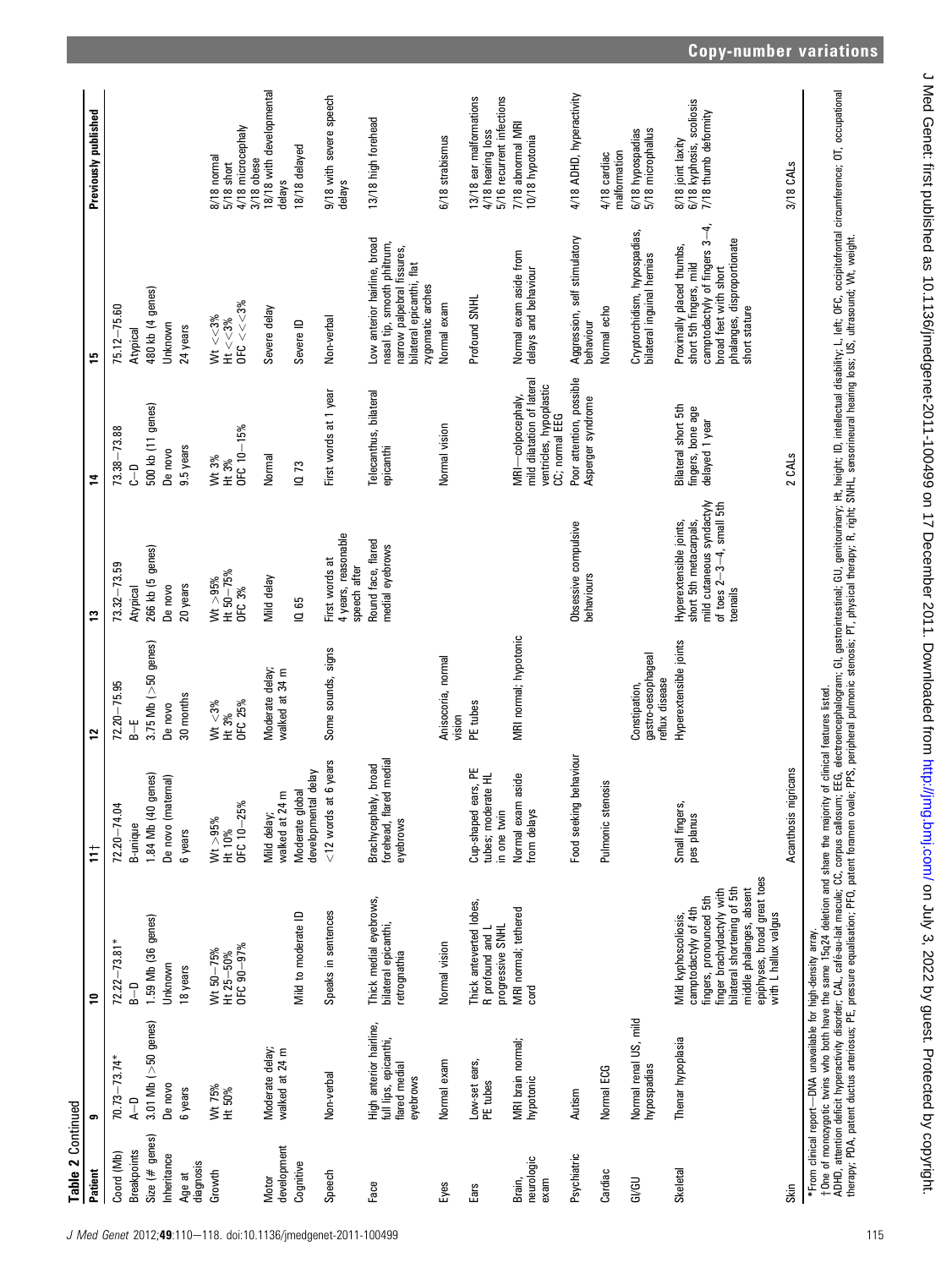

Figure 3 Clinical features of patients with 15q24 deletions. Photographs and hand radiographs of patient 1 (A) showing pronounced shortening of the fourth metacarpals; photographs of patient 4 (B), patient 6 at 9 months and 2 years (C), patient 7 at 13 months and 6 years (D), patient 9 (E), patient 10 (F), patient 12 (G), and patient 14 (H).

This suggests that, despite a genomic architecture that predicts recurrent rearrangement, deletions in the region account for only  $3-4/10000$  cases that are sent for clinical aCGH studies. In comparison, the rate at which recurrent deletions of 15q13 or 1q21 were identified during the same time period was eightfold to 10 fold higher. The larger interval of unique sequence between SD blocks  $(2.6-3.8 \text{ Mb}$  compared to  $1.3-1.5 \text{ Mb}$  for 1q21 and 15q13) and the lower sequence identity between SD blocks in direct orientation likely contribute to the lower frequency of 15q24 deletion events.

The 15q24 region contains several clusters of segmental duplications that are thought to facilitate non-allelic homologous recombination resulting in recurrent deletion.<sup>8</sup> <sup>16</sup> The deletions in our series of patients, which ranged from 266 kb to 3.75 Mb, support this assertion. Eleven of the 15 deletions had both breakpoints in segmental duplications flanking the deleted region. Three patients had deletions with both breakpoints in unique sequence. One deletion had one breakpoint in unique sequence and the other in a segmental duplication. The most common deletions in our series, found in four patients each, were the 2.6 Mb deletion between breakpoints A and C and the 3.1 Mb deletion between breakpoints A and D (table 1, figure 1).

Evaluation of previously reported deletions suggest that the deletion between breakpoints A and D occurs most frequently and accounts for about one third of deletions in the region (10/ 32 reported; table 1). Deletions between A and C and between B and E occur with approximately equal frequency, accounting for  $15-20%$  of deletions. The breakpoint combinations are consistent with an NAHR mechanism between directly oriented segmental duplications. Breakpoints A and C share a  $\sim$  25 kb directly oriented sequence block with >98% sequence identity. Similarly, breakpoints A and D share a  $\sim$  21 kb directly oriented sequence block with 94% identity. Breakpoints B and E share a 42 kb stretch of >95% identity, and C and D share a 27 kb stretch of >93% identity. Conversely, there are no large stretches of highly homologous and directly oriented repeats between blocks A and B, A and E, B and C, or B and D, suggesting the deletions are much less likely to occur via NAHR between these blocks.

Our analysis of the clinical features in our series of patients with 15q24 deletions is largely consistent with previous reports.<sup>6</sup> 8 9 11 12 14 Common features, present in more than 50% of the patients and that should prompt consideration of this diagnosis, include dysmorphic facial features, including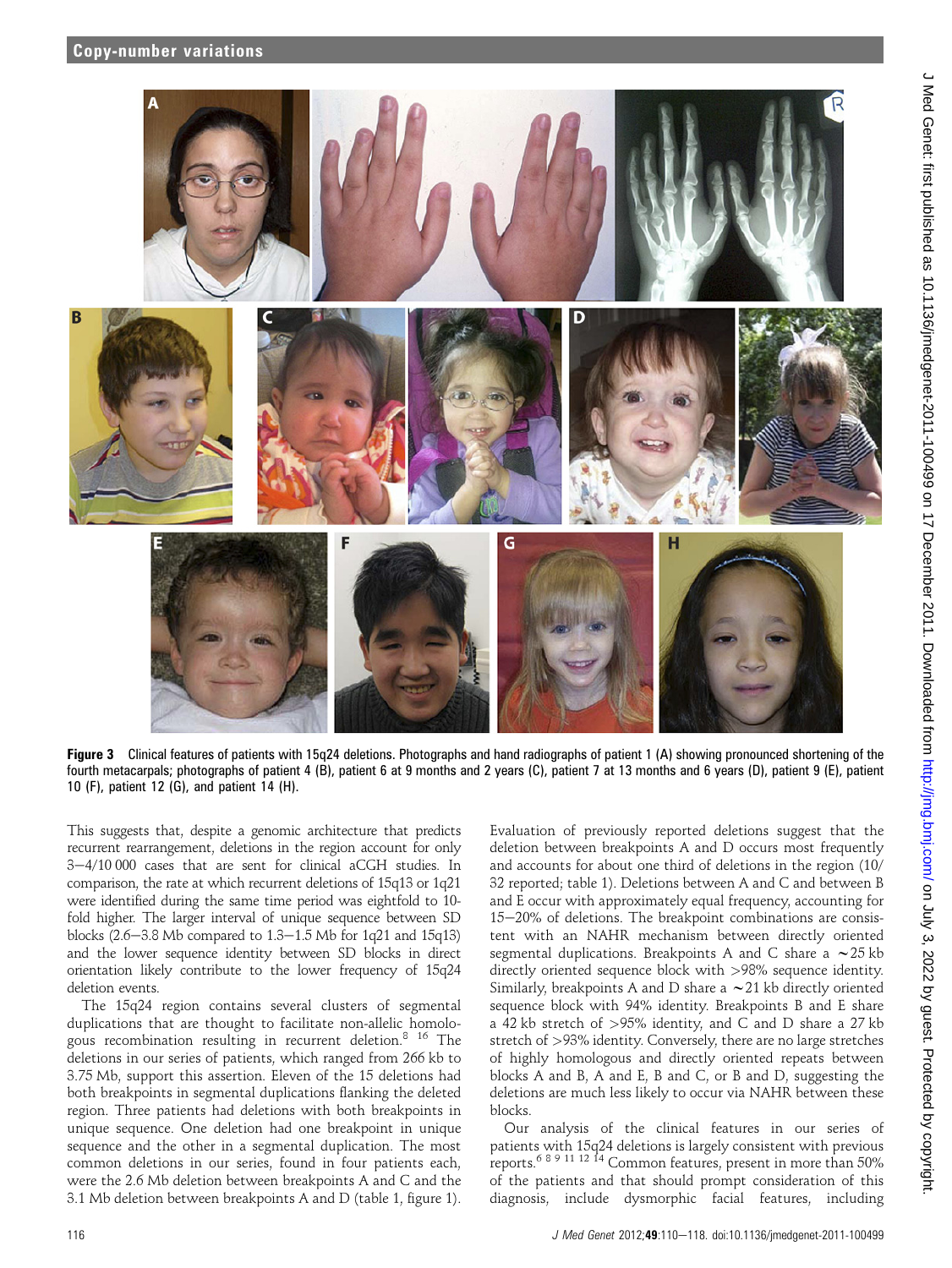a prominent forehead, high anterior hairline, prominent nasal bridge, and micrognathia. Other features include deep-set eyes, strabismus, or other ocular anomalies. Short metacarpals and proximally placed thumbs may also be a clue to diagnosis. A history of failure to thrive and developmental delay is typical. Severe speech delay or absence of speech is a consistent feature in patients with typical deletions. Diaphragmatic hernia has been reported in some patients with the deletion,<sup>11 12</sup> but no patients in our series reported this. Similarly, we found only 1/8 males with hypospadias.

It is important to note that we identified nine distinct deletions with different breakpoints in 15 patients. In fact, the deletions in patients  $1-5$  have no overlap with the deletions in patients 13, 14, and 15. Combining the deletions in our series with those in the literature, 28% of reported deletions are 'private' mutations seen in a single patient. The vast majority of reported deletions include the region between breakpoints B and  $C$  and most also include the  $C-D$  region. We identified two patients with small, atypical deletions that lie within the region between breakpoints C and D. Notably, both of these patients had only mild or borderline ID, with IQ scores of 65 and 73. Unlike the majority of patients with larger deletions, both have developed reasonable speech. This suggests that the severity of the core cognitive deficits of the 15q24 microdeletion syndrome are due to deletion of one or more genes with the 1.1 Mb critical region between breakpoints B and C containing 24 RefSeq genes. However, given the delays and dysmorphic features in our two atypical cases, some or all of the eight genes between C and D, and indeed the five genes deleted in case 13, must be important for normal development and behaviour. Furthermore, review of photographs for patients with deletions that do not include the region between C and D (patients 13 and 14 from this study, patient 3 in Andrieux et  $al^6$  and McInnes et  $al^{13}$ ) suggest that their facial features are slightly less striking. This would suggest that some of the genes in the  $C-D$  region are important for the syndromic facies described for 15q24 deletions. On the other hand, we found that patients with deletions including the BP B-C region were more likely to have eye abnormalities. In addition, cardiac features and seizures were noted in several patients with deletions including the  $B-C$  region, but not in patients 1, 13 or 14, whose deletions do not include the critical region.

Based on common features of our patients, we feel that certain management recommendations can be made. Since there is a high incidence of eye and ear anomalies, ophthalmological evaluation and audiology evaluation should be routine referrals. Additional screening for genitourinary and cardiac anomalies should be considered. A formal developmental evaluation and careful screening for autism and related entities could help diagnose these potential problems early and initiate targeted services. Families should be counselled to observe closely for seizures, since there appears to be an increased risk in these patients. The families of our patients have reported that support group information is especially helpful to them.

In conclusion, the molecular and clinical characterisation of 15 individuals with the 15q24 microdeletion syndrome further defines the phenotypic features associated with this novel syndrome and provides further insight into the critical region for core features of this syndrome.

## Author affiliations

<sup>1</sup>Department of Pediatrics, Division of Genetic Medicine, University of Washington, Seattle, Washington, USA <sup>2</sup>Seattle Children's Hospital, Seattle, Washington, USA

<sup>3</sup>Signature Genomics, Spokane, Washington, USA

4 Department of Pediatrics, Division of Genetics, Rhode Island Hospital, Providence, Rhode Island, USA

5 Department of Pediatrics, University of California, San Francisco, San Francisco, California, USA

6 Department of Pediatrics, AMC, University of Amsterdam, Amsterdam, The **Netherlands** 

<sup>7</sup>Department of Medical Genetics, Cambridge University Hospitals Foundation Trust, Cambridge, UK

8 Division of Genetics, Nemours Children's Clinic, Orlando, Florida, USA

<sup>9</sup>Department of Molecular Biology, Cellular Biology and Biochemistry, Brown University, Rhode Island, USA<br><sup>10</sup>Laboratory for Molecular Medicine, Brown University, Rhode Island, USA

<sup>11</sup>Division of Plastic Surgery, Rhode Island Hospital, Rhode Island, Providence, USA<br><sup>12</sup>Children's National Medical Center, Department of Plastic and Reconstructive Surgery, Washington DC, USA

<sup>13</sup>Division of Medical Genetics, Department of Pediatrics, Duke University Medical

Center, Durham, North Carolina, USA<br><sup>14</sup>Oregon Health & Sciences University, Portland, Oregon, USA

<sup>15</sup>Children's Village, Yakima, Washington, USA<br><sup>16</sup>University of Missouri Healthcare System, Columbia, Missouri, USA<br><sup>17</sup>Altru Health System, Grand Forks, North Dakota, USA<br><sup>18</sup>Maine Medical Partners, Portland, Maine, USA

Washington DC, USA

<sup>20</sup>Murdoch Children's Research Institute, Royal Children's Hospital, Victoria, Australia <sup>21</sup>Unidade de Genética Médica, Centro de Genetica Médica, Centro de Genetica Médica Jacinto Magalhães,

Instituto Nacional Saúde Dr Ricardo Jorge, Porto, Portugal<br><sup>22</sup>Department of Genome Sciences and Howard Hughes Medical Institute, University of Washington, Seattle, Washington, USA

Acknowledgements We thank all the patients and families who have participated in this study, with special thanks to Jason and Marissa Campbell, the Sjostrands, Samantha and Jerry Torres, and Carol Smith.

**Funding** This work was supported by a Burroughs Wellcome Fund Career Award for Medical Scientists, grant number 1007607 (HCM); by the Howard Hughes Medical Institute (EEE); and by the NIHR Cambridge Biomedical Research Centre (HF).

**Competing interests** JAR and AL are employees of Signature Genomics, a subsidiary of PerkinElmer.

Ethics approval University of Washington, Rhode Island Hospital, Spokane.

Contributors Wrote the manuscript: HCM, JAR, NS; edited the manuscript: AL, EEE; conceived the study: HCM, JAR, NS, EEE; performed experiments: HCM, JC; provided clinical data: JAR, AS, VAC, RH, HF, LW, PW, EM, RS, AO, JZ, KK, MH, SB, JK, JG, SZ, VB, WS, RS, LP, KNR, SJA, JS.

Provenance and peer review Not commissioned; externally peer reviewed.

Data sharing statement Custom array information is available upon request.

#### REFERENCES

- Mefford HC, Eichler EE. Duplication hotspots, rare genomic disorders, and common disease. Curr Opin Genet Dev 2009;19:196-204.
- Slavotinek AM. Novel microdeletion syndromes detected by chromosome microarrays. Hum Genet  $2008; 124:1-17$ .
- **Miller DT, Adam MP, Aradhya S, Biesecker LG, Brothman AR, Carter NP, Church DM,** Crolla JA, Eichler EE, Epstein CJ, Faucett WA, Feuk L, Friedman JM, Hamosh A, Jackson L, Kaminsky EB, Kok K, Krantz ID, Kuhn RM, Lee C, Ostell JM, Rosenberg C, Scherer SW, Spinner NB, Stavropoulos DJ, Tepperberg JH, Thorland EC, Vermeesch JR, Waggoner DJ, Watson MS, Martin CL, Ledbetter DH. Consensus statement: chromosomal microarray is a first-tier clinical diagnostic test for individuals with developmental disabilities or congenital anomalies. Am J Hum Genet 2010;86:749-64.
- Coulter ME, Miller DT, Harris DJ, Hawley P, Picker J, Roberts AE, Sobeih MM, Irons M. Chromosomal microarray testing influences medical management. Genet Med 2011;13:770-6.
- Sharp AJ, Hansen S, Selzer RR, Cheng Z, Regan R, Hurst JA, Stewart H, Price SM, Blair E, Hennekam RC, Fitzpatrick CA, Segraves R, Richmond TA, Guiver C, Albertson DG, Pinkel D, Eis PS, Schwartz S, Knight SJ, Eichler EE. Discovery of previously unidentified genomic disorders from the duplication architecture of the human genome. Nat Genet 2006;38:1038-42.
- 6. Andrieux J, Dubourg C, Rio M, Attie-Bitach T, Delaby E, Mathieu M, Journel H, Copin H, Blondeel E, Doco-Fenzy M, Landais E, Delobel B, Odent S, Manouvrier-Hanu S, Holder-Espinasse M. Genotype-phenotype correlation in four 15q24 deleted patients identified by array-CGH. Am J Med Genet A 2009;149A:2813-19.
- 7. Cushman LJ, Torres-Martinez W, Cherry AM, Manning MA, Abdul-Rahman O, Anderson CE, Punnett HH, Thurston VC, Sweeney D, Vance GH. A report of three patients with an interstitial deletion of chromosome 15q24. Am J Med Genet A  $2005:137:65 - 71.$